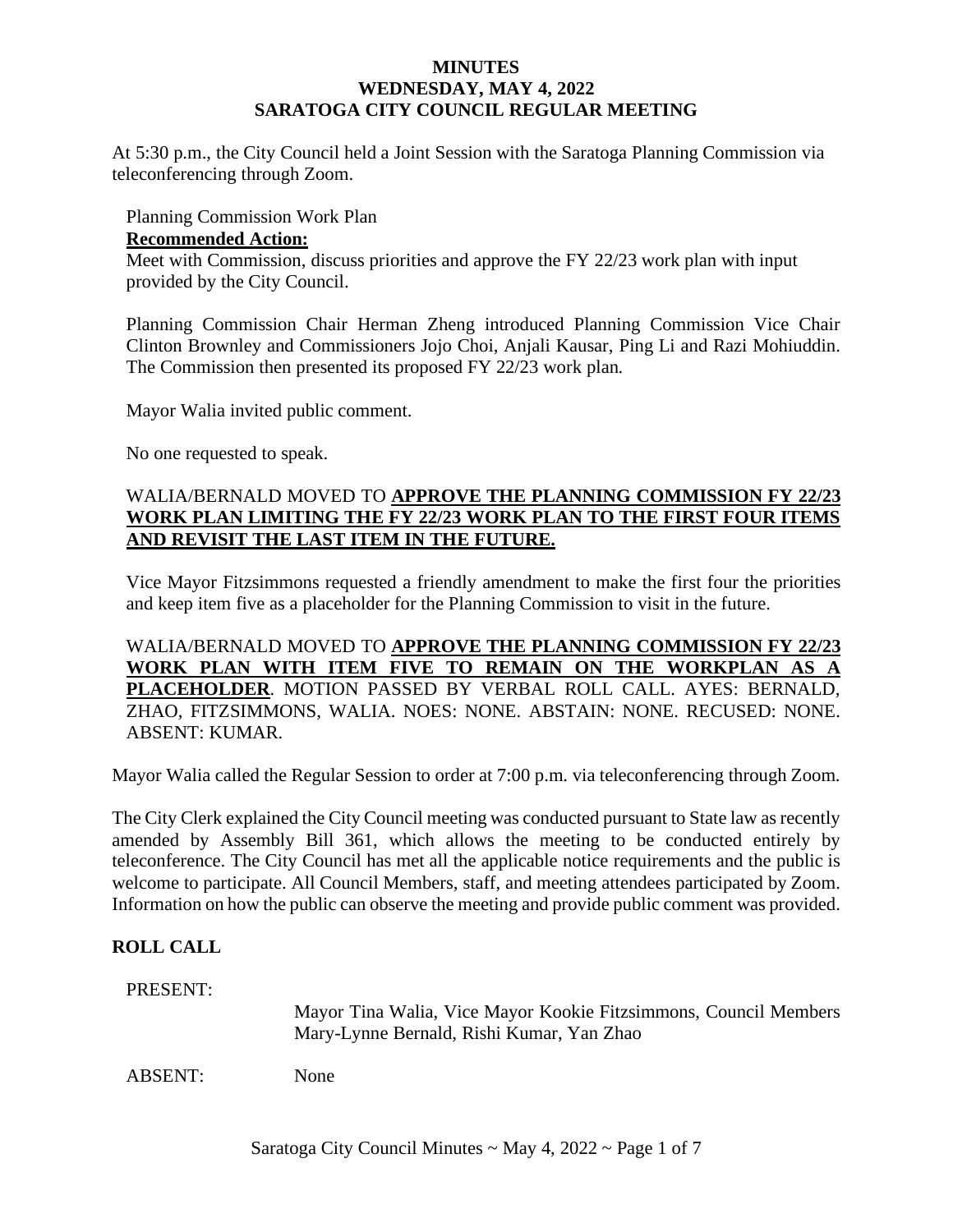ALSO PRESENT: James Lindsay, City Manager Crystal Bothelio Assistant City Manager Richard Taylor, City Attorney Britt Avrit, City Clerk John Cherbone, Public Works Director Debbie Pedro, Community Development Director Nick Pegueros, Administrative Services Director Lauren Pettipiece, Public Information Officer Ann Xu, Accountant II

# **REPORT ON POSTING OF THE AGENDA**

The City Clerk reported the agenda for this meeting was properly posted on April 28, 2022.

### **REPORT ON JOINT SESSION**

Planning Commission Chair Herman Zheng provided a report of the City Council Joint Session with the Planning Commission.

### **ORAL COMMUNICATIONS ON NON-AGENDIZED ITEMS**

Mayor Walia invited public comment.

The following individuals spoke at this time: Mary Ann Welch discussed SB 9 and the issues facing the City related to this legislation.

Annette Stransky, President of the Saratoga Historical Foundation, extended an invitation to the Saratoga History Museum and discussed activities celebrating Preservation Month.

### **ANNOUNCEMENTS**

Mayor Walia shared information about Wildfire Preparedness Webinars, South Bay Fun Fest, Neighborhood Watch Joint Session, Chamber of Commerce Wine Experience, Saratoga Library Asian Pacific American Heritage Month events, and Commission recruitments.

### **CEREMONIAL ITEMS**

Proclamation Declaring May 2022 as National Preservation Month **Recommended Action:** Proclaim May 2022 as National Preservation Month in the City of Saratoga.

The City Council proclaimed May 2022 as National Preservation Month in the City of Saratoga.

Appointment of Traffic Safety Commissioners **Recommended Action:** Adopt the Resolution appointing Robert Eng and Jason Mount to the Traffic Safety Commission and direct the City Clerk to administer the Oath of Office.

### **RESOLUTION 2022-015**

Saratoga City Council Minutes  $\sim$  May 4, 2022  $\sim$  Page 2 of 7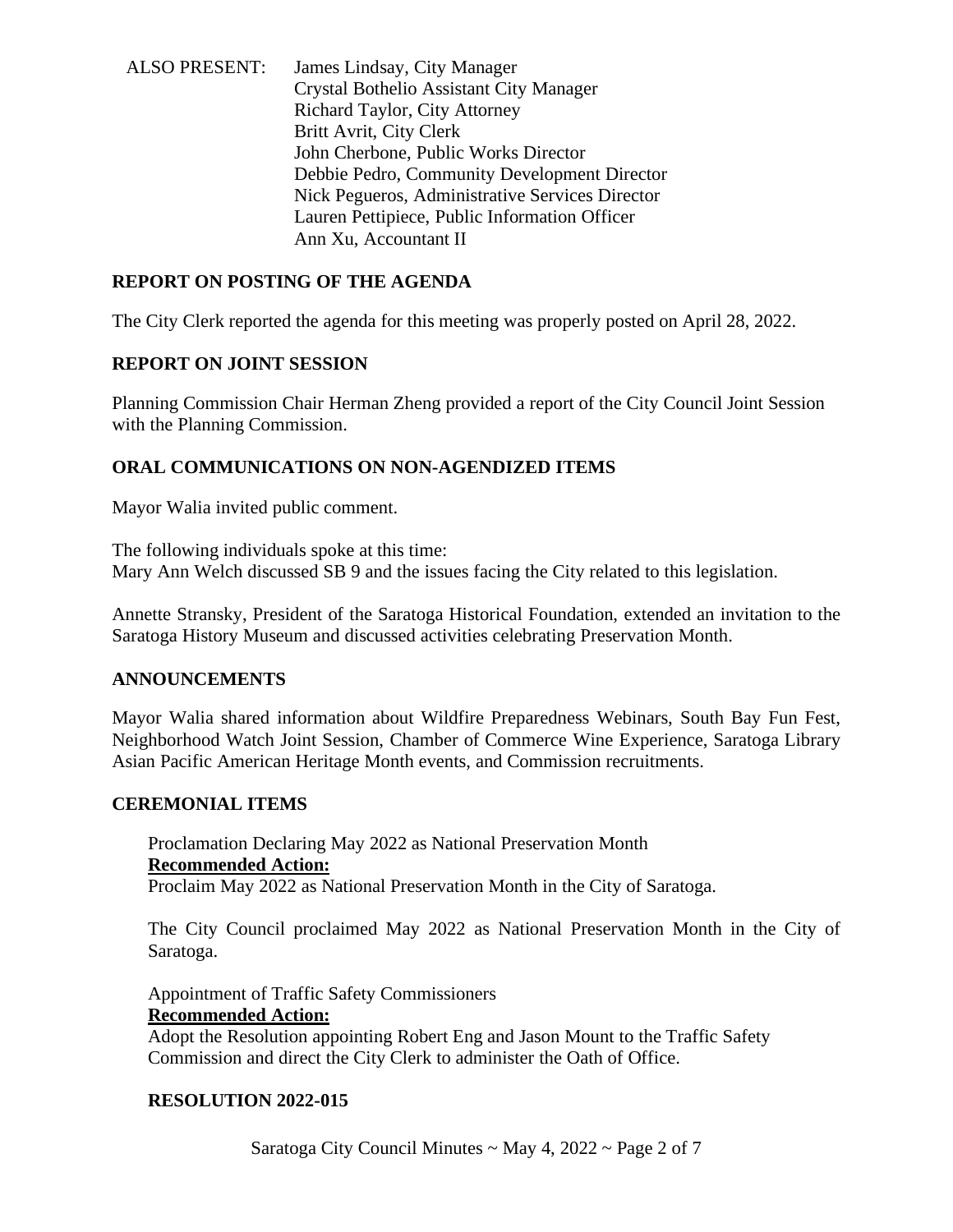# BERNALD/ZHAO MOVED TO **ADOPT THE RESOLUTION APPOINTING ROBERT ENG AND JASON MOUNT TO THE TRAFFIC SAFETY COMMISSION AND DIRECT THE CITY CLERK TO ADMINISTER THE OATH OF OFFICE.** MOTION PASSED BY VERBAL ROLL CALL. AYES: BERNALD, KUMAR, ZHAO, FITZSIMMONS, WALIA: NOES: NONE. ABSTAIN: NONE. RECUSED: NONE. ABSENT: NONE.

The City Clerk administered the Oath of Office to Robert Eng and Jason Mount at this time.

### **1. CONSENT CALENDAR**

Mayor Walia invited public comment on the Consent Calendar.

No one requested to speak.

1.1. City Council Meeting Minutes

#### **Recommended Action:**

Approve the Minutes for the April 20, 2022 City Council Regular Meeting.

ZHAO/BERNALD MOVED TO **APPROVE THE MINUTES FOR THE APRIL 20, 2022 CITY COUNCIL REGULAR MEETING.** MOTION PASSED BY VERBAL ROLL CALL. AYES: BERNALD, KUMAR, ZHAO, FITZSIMMONS, WALIA: NOES: NONE. ABSTAIN: NONE. RECUSED: NONE. ABSENT: NONE.

1.2. Review of Accounts Payable Check Registers

#### **Recommended Action:**

Review and accept check registers for the following accounts payable payment cycles: 4/14/22 Period 10; 4/21/22 Period 10.

# ZHAO/BERNALD MOVED TO **REVIEW AND ACCEPT CHECK REGISTERS FOR THE FOLLOWING ACCOUNTS PAYABLE PAYMENT CYCLES: 4/14/22 PERIOD**

**10; 4/21/22 PERIOD 10.** MOTION PASSED BY VERBAL ROLL CALL. AYES: BERNALD, KUMAR, ZHAO, FITZSIMMONS, WALIA: NOES: NONE. ABSTAIN: NONE. RECUSED: NONE. ABSENT: NONE.

1.3. Reconsider and confirm findings pursuant to Assembly Bill 361

### **Recommended Action:**

Reconsider and confirm findings pursuant to Assembly Bill 361 of the continued public health officials' recommendation to social distance and to therefore hold City of Saratoga Brown Act meetings by teleconference.

ZHAO/BERNALD MOVED TO **RECONSIDER AND CONFIRM FINDINGS PURSUANT TO ASSEMBLY BILL 361 OF THE CONTINUED PUBLIC HEALTH OFFICIALS' RECOMMENDATION TO SOCIAL DISTANCE AND TO THEREFORE HOLD CITY OF SARATOGA BROWN ACT MEETINGS BY TELECONFERENCE.** MOTION PASSED BY VERBAL ROLL CALL. AYES: BERNALD, KUMAR, ZHAO, FITZSIMMONS, WALIA: NOES: NONE. ABSTAIN: NONE. RECUSED: NONE. ABSENT: NONE.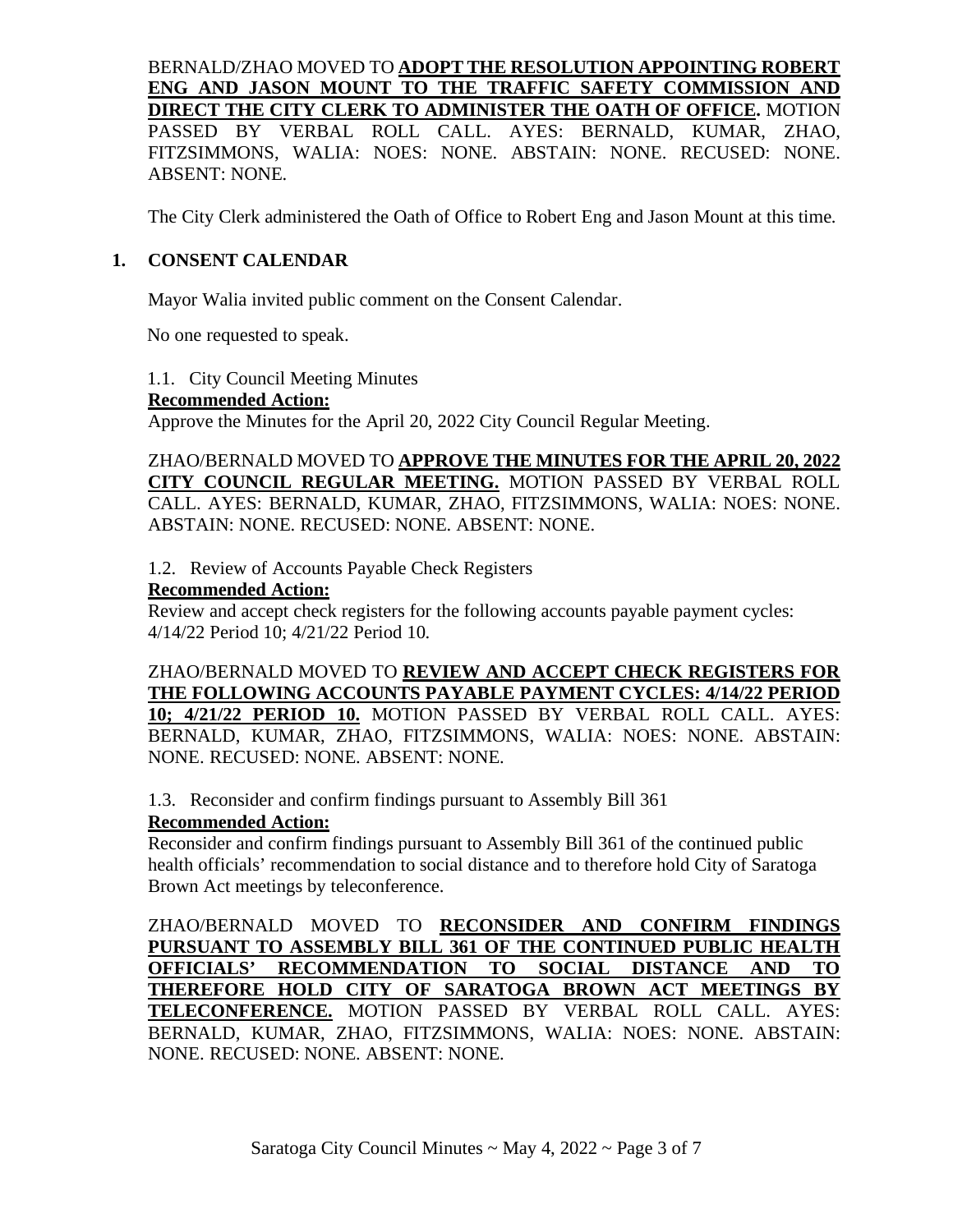1.4. Resolution Appointing a New Hearing Officer and Adopting Amended Code Enforcement Hearing Rules of Procedure

### **Recommended Action:**

Approve a resolution appointing a new hearing officer for code enforcement appeals and adopting amended rules of procedure of code enforcement appeal hearings.

### **RESOLUTION 2022-016**

ZHAO/BERNALD MOVED TO **APPROVE A RESOLUTION APPOINTING A NEW HEARING OFFICER FOR CODE ENFORCEMENT APPEALS AND ADOPTING AMENDED RULES OF PROCEDURE OF CODE ENFORCEMENT APPEAL HEARINGS.** MOTION PASSED BY VERBAL ROLL CALL. AYES: BERNALD, KUMAR, ZHAO, FITZSIMMONS, WALIA: NOES: NONE. ABSTAIN: NONE. RECUSED: NONE. ABSENT: NONE.

### **2. PUBLIC HEARING**

2.1. Amendment to ordinance on appeals of State determinations regarding development in Very High Fire Hazard Zones

### **Recommended Action:**

Conduct a public hearing, introduce and waive the first reading of an ordinance amending section 16-05.020 of the Saratoga Municipal Code to allow California licensed Fire Protection Engineers to as well as certified Fire Protection Specialists to file and hear appeals of State determinations regarding development in Very High Fire Hazard Zones, and direct staff to place the ordinance on the Consent Calendar of the next regular meeting of the City Council for adoption.

Richard Taylor, City Attorney, presented the staff report.

Mayor Walia invited public comment.

No one requested to speak.

BERNALD/ZHAO MOVED TO **INTRODUCE AND WAIVE THE FIRST READING OF AN ORDINANCE AMENDING SECTION 16-05.020 OF THE SARATOGA MUNICIPAL CODE TO ALLOW CALIFORNIA LICENSED FIRE PROTECTION ENGINEERS TO AS WELL AS CERTIFIED FIRE PROTECTION SPECIALISTS TO FILE AND HEAR APPEALS OF STATE DETERMINATIONS REGARDING DEVELOPMENT IN VERY HIGH FIRE HAZARD ZONES, AND DIRECT STAFF TO PLACE THE ORDINANCE ON THE CONSENT CALENDAR OF THE NEXT REGULAR MEETING OF THE CITY COUNCIL FOR ADOPTION.** MOTION PASSED BY VERBAL ROLL CALL. AYES: BERNALD, KUMAR, ZHAO, FITZSIMMONS, WALIA: NOES: NONE. ABSTAIN: NONE. RECUSED: NONE. ABSENT: NONE.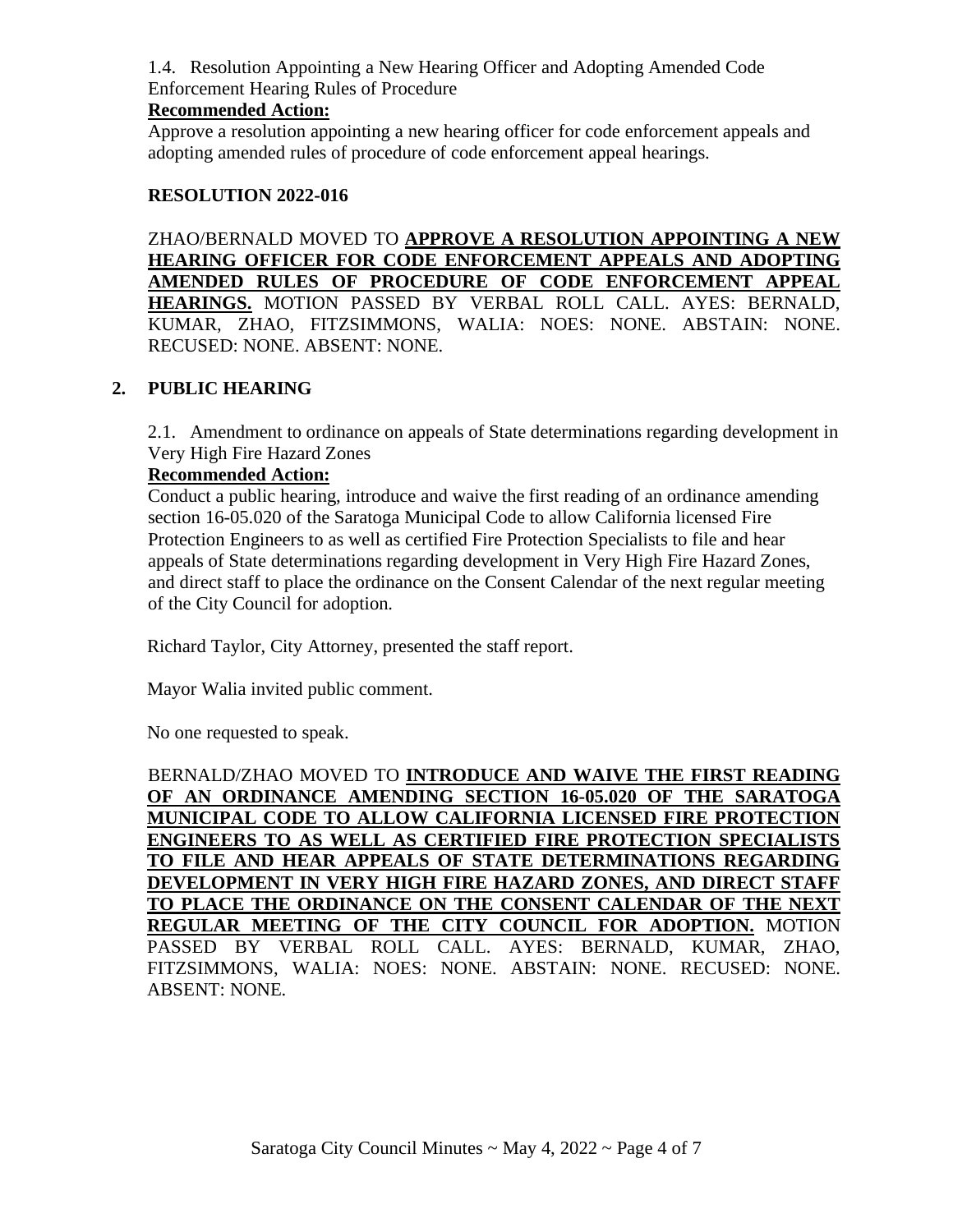### **3. GENERAL BUSINESS**

3.1. Two-Year Maintenance Service Contract for the Heritage Orchard in the amount notto-exceed \$270,400

### **Recommended Action:**

Approve a two-year maintenance service contract with Orchard Keepers for the Heritage Orchard in the amount not-to-exceed \$270,400 and authorize the City Manager to execute the same.

John Cherbone, Public Works Director, presented the staff report.

Mayor Walia invited public comment.

The following individuals spoke on this item: Jeffrey Schwartz, Bill Dalton, Sky DeMuro, Matthew Sutton, Matt Novakovich, Chris Cruz, Patrick Archie, Ryan Silsbee, Rich Everett, Stan Bogosian, Chuck Page, Lisa Newman, Mary Ann Welch, Neal Casteel, Norman Koepernik, Julia, Darrin, Tiger Teerlink, Priya Shastri.

Mayor Walia requested a recess at this time.

Mayor Walia reconvened the meeting at 8:55 p.m.

### FITZSIMMONS MOVED TO **APPROVE A TWO-YEAR MAINTENANCE SERVICE CONTRACT FOR HERITAGE ORCHARD WITH NOVAKOVICH ORCHARDS IN THE AMOUNT IN THE RFP.**

Motion failed for lack of a second.

Additional discussion took place.

BERNALD/WALIA MOVED TO **APPROVE A TWO-YEAR MAINTENANCE SERVICE CONTRACT WITH ORCHARD KEEPERS FOR THE HERITAGE ORCHARD IN THE AMOUNT NOT-TO-EXCEED \$270,400 AND AUTHORIZE THE CITY MANAGER TO EXECUTE THE SAME.** MOTION PASSED BY VERBAL ROLL CALL. AYES: BERNALD, ZHAO, WALIA: NOES: FITZSIMMONS. ABSTAIN: KUMAR. RECUSED: NONE. ABSENT: NONE.

# 3.2. Budget Preview and Financial Policy Updates

#### **Recommended Action:**

Receive FY23 budget preview information and receive and review proposed Road and Facility Replacement Reserve Policy and provide direction to staff.

Nick Pegueros, Administrative Services Director, presented the staff report.

Mayor Walia invited public comment.

No one requested to speak.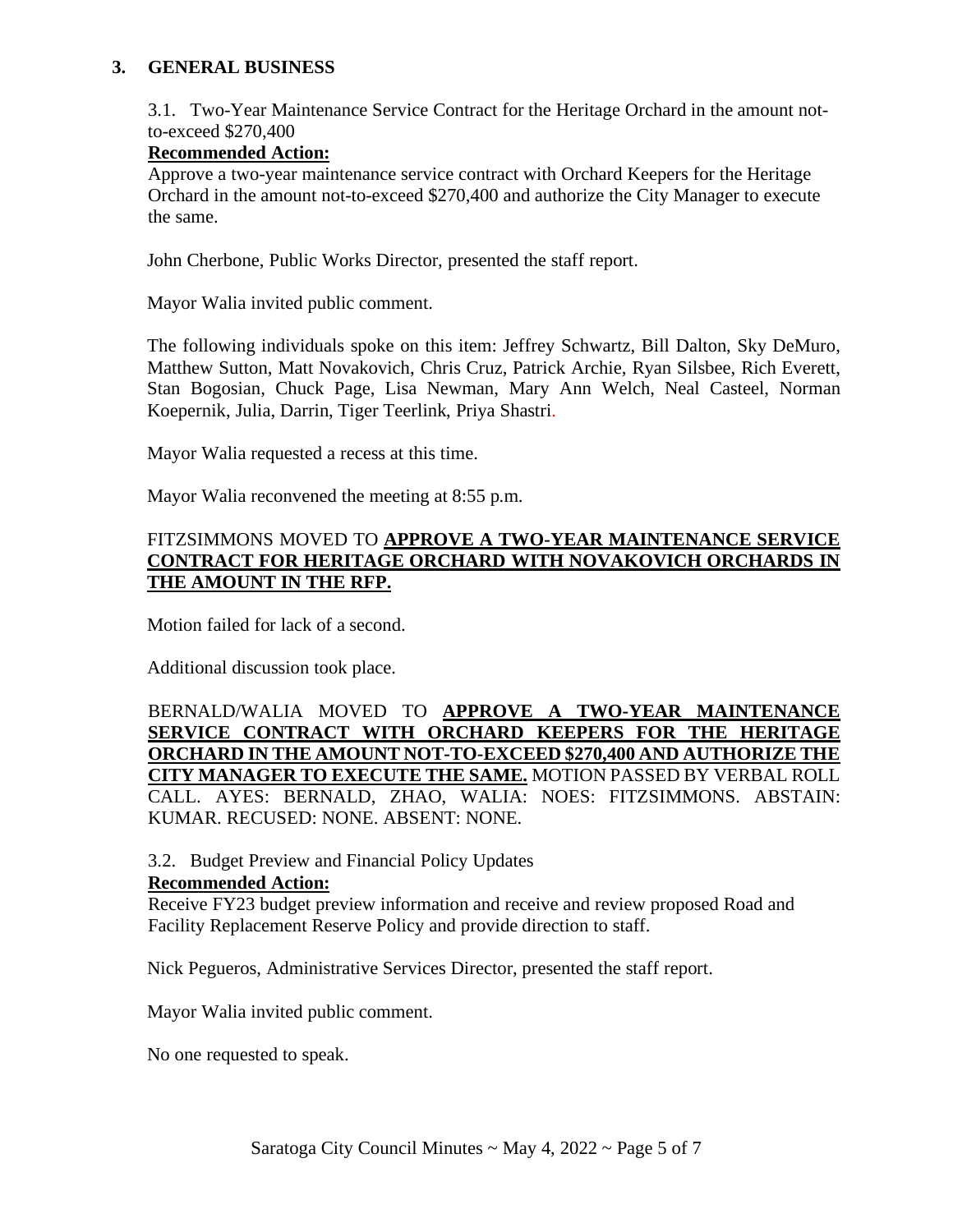WALIA/BERNALD MOVED TO **APPROVE THE UPDATED ROAD AND FACILITY REPLACEMENT RESERVE POLICY AS PRESENTED IN THE STAFF REPORT AND USE UP TO \$200,000 FROM THE INTERNAL SERVICE FUNDS' FUND BALANCE AND REDUCE THE ADDITIONAL UNFUNDED PENSION LIABILITY PAYMENT BY UP TO \$200,000 AS NEEDED TO BALANCE THE FISCAL YEAR 2022/23 PROPOSED BUDGET.** MOTION PASSED BY VERBAL ROLL CALL. AYES: BERNALD, KUMAR, ZHAO, FITZSIMMONS, WALIA: NOES: NONE. ABSTAIN: NONE. RECUSED: NONE. ABSENT: NONE.

3.3. Traffic Safety Commission Membership

### **Recommended Action:**

Provide direction to staff regarding the number of members on the Traffic Safety Commission.

Britt Avrit, City Clerk, presented the staff report.

Mayor Walia invited public comment.

No one requested to speak.

BERNALD/FITZSIMMONS MOVED TO **REDUCE THE NUMBER OF TRAFFIC SAFETY COMMISSIONERS FROM SEVEN MEMBERS TO FIVE MEMBERS.** MOTION PASSED BY VERBAL ROLL CALL. AYES: BERNALD, FITZSIMMONS, WALIA: NOES: KUMAR, ZHAO. ABSTAIN: NONE. RECUSED: NONE. ABSENT: NONE.

# **COUNCIL ASSIGNMENTS**

# Mayor Tina Walia

*Silicon Valley Clean Energy Authority Board of Directors* – stated the Silicon Valley Clean Energy Authority celebrated its 5-year anniversary at a recent event in Cupertino.

*Council Finance Committee* - stated the Committee received a FY 22/23 budget preview and discussed the proposed Road and Facility Replacement Reserve Policy.

*Hakone Foundation Board of Trustees* – stated three Board Members' terms were renewed for another two years: Reiko Iwanaga, Hiroshi Tomita, Ann Waltonsmith; discussed budget planning for 22/23 and the status of the Foundation's finances.

*West Valley Mayors & Managers Association* - stated Supervisor Simitian provided a presentation; discussion among the group included an update for each city and the group discussed RHNA numbers.

Vice Mayor Kookie Fitzsimmons Nothing to report

# Council Member Mary-Lynne Bernald

*Saratoga Historical Foundation Board of Directors* – stated the Blacksmith Shop groundbreaking has been delayed, discussed return of the Docent Program in the fall, and stated the Board discussed the orchard contract.